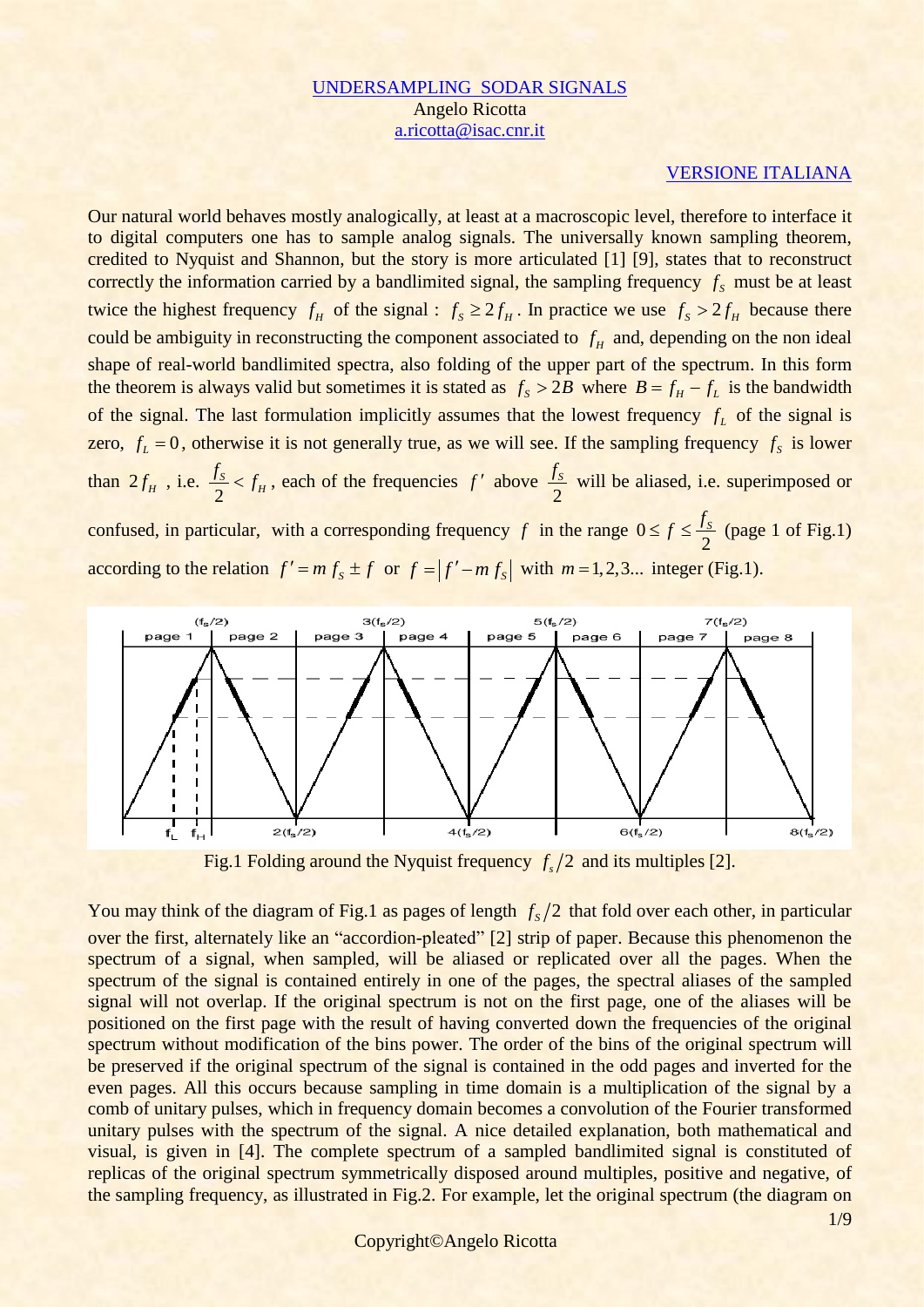the upper side) be composed of two pure tones at 1 and 12 (arbitrary frequency units) and of a continuous spectrum ranging from 6 to 7. Sampling the signal at 5 we obtain the coloured diagram on the bottom, where we can see the symmetrical replicas of the original spectrum centred at multiples of 5 and also note that the pure tones, originally positioned at 5 and 12, and then isolated, are now superimposed to the borders of the continuous spectrum. Of course, when we sample a signal with continuous spectrum for a finite duration  $t_s$ , the spectrum of the sampled signal will be constituted of

discrete components (bins), whose frequency resolution is  $\Delta f = \frac{1}{\epsilon}$ *s t*  $\Delta f = \frac{1}{2}$ , which are not visible in Fig.2.



Fig.2 Replicas of the spectrum of a sampled bandlimited or bandpass signal.

The "accordion-pleated" paper model leads to a straightforward mathematical formulation. Let  $[f_L, f_H]$  be the bandwidth of the signal to be sampled.

The key conditions [to avoid the folding of the spectrum on itself, for](Sodar83-11.doc)  $n = 0, 1, 2, 3...$  integer, [are](Sodar83-11.doc) [3]

$$
n\frac{f_s}{2} < f_L \text{ and } f_H < (n+1)\frac{f_s}{2}
$$

which means that the original spectrum of the signal must be contained entirely in one of the pages of Fig.1. Actually the spectrum could be segmented in different pages. In that case we have to state the above conditions for each segment and others have to be verified so that the segments will not fold on each other when the signal is sampled.

The connection between the page number *n* and *m* is  $n = page number -1$ Isolating  $f_s$  from the above inequalities we have

$$
\frac{2f_H}{n+1} < f_S < \frac{2f_L}{n} \tag{1}
$$

and eliminating  $f_s$  we obtain  $\frac{2f_H}{g} < \frac{2}{g}$ 1  $f_H$   $\geq 2f_L$  $n+1$  n  $\prec$ + from which

$$
n < \frac{f_L}{f_H - f_L} \tag{2}
$$

These are the fundamental formulae for undersampling, even if I did not use this term in my original report [\[3\]](Sodar83-11.doc) because, at that time, I was not concerned about any specific terminology for this kind of operation.

For example, let it be  $f_L = 1550 \, kHz$  and  $f_H = 2100 \, kHz$ . Applying (2) we have  $n < 2.8$ , i.e.  $n = 2, 1, 0$ , and then from (1) we obtain all the allowable sampling frequencies:  $n = 2$ : 1400  $kHz < f_s < 1550$   $kHz$ ,  $n = 1$ : 2100  $kHz < f_s < 3100$   $kHz$  and, of course,  $n = 0$ : 4200  $kHz < f_s$ . As anticipated, the order of the bins of the aliased spectrum of the bandpass signal is reversed or not depending on the position of the original spectrum of the signal to respect to the chosen  $f_s$ : if the corresponding  $n+1$  is odd the order is preserved, if it is even the order is reversed.

Note that for doing a correct undersampling you cannot use all the sampling frequencies  $f_s > 2(f_h - f_l)$ , in fact in the above example it would be  $f_s > 1100kHz$  which is clearly wrong. If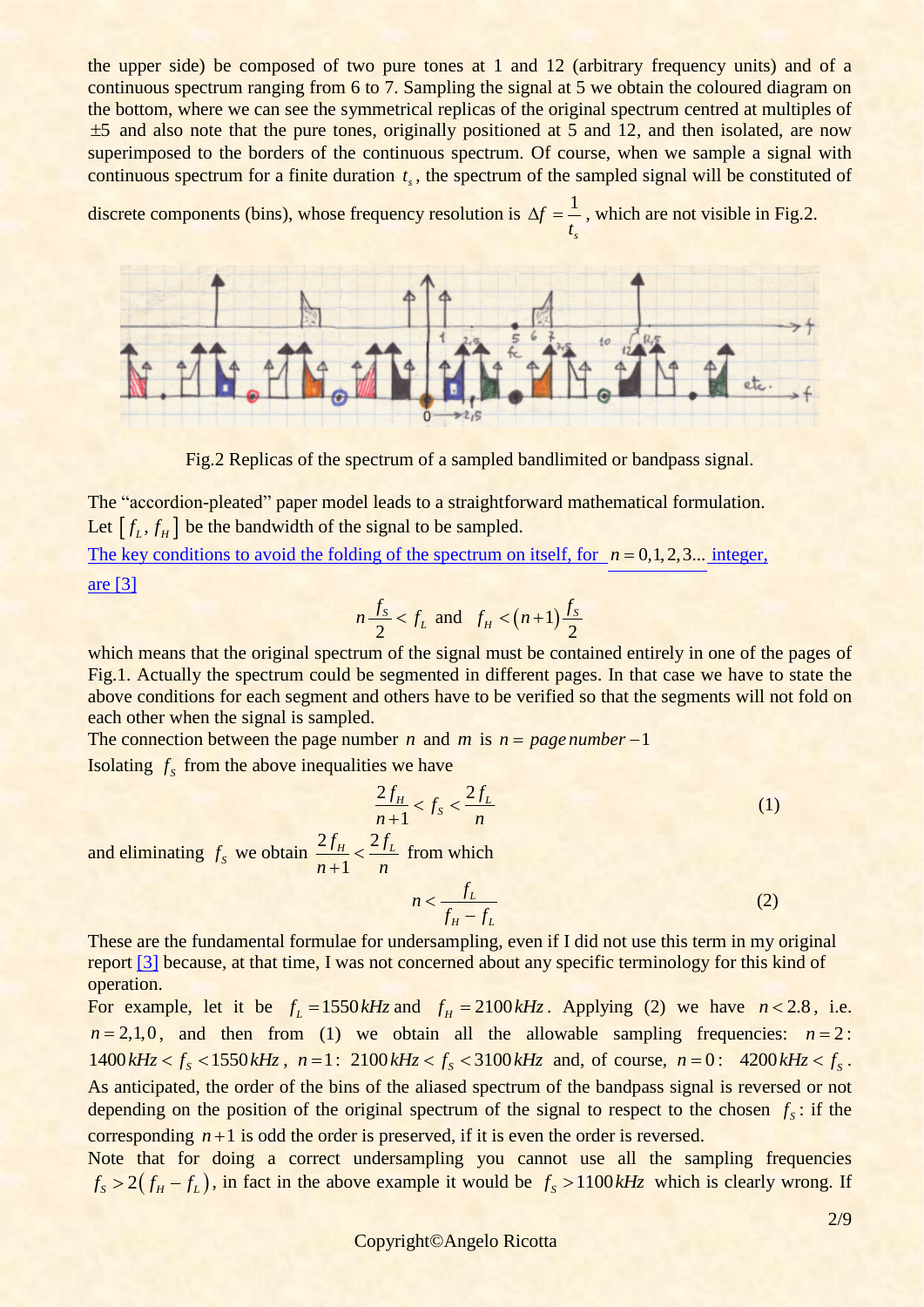you are interested only in the lowest bound  $(f_s)_{LB}$  of the sampling frequencies, substituting (2) into (1) the left term furnishes

$$
(f_S)_{LB} = \frac{2f_H}{\left[\frac{f_H}{f_H - f_L}\right]}
$$
(3)

which is the same as that reported in [4]. An expression equivalent to (1), but in the time domain, is given in [5]. We did not use the equal sign in  $(1)$  and  $(2)$  to avoid a possible folding and ambiguities of the frequencies at the borders of the spectrum, but if the power in the bins outside the open range

 $(f_L, f_H)$  is zero or negligible we may write  $\frac{2f_H}{g_H} \le f_S \le \frac{2}{f_H}$ 1  $\frac{f_H}{f_S} \le f_s \le \frac{2f_L}{f}$  $n+1$ <sup>-  $JS$ </sup> -  $n$  $\leq f_s \leq \frac{2}{\pi}$ + and  $n \leq \frac{J_L}{I}$ *H L*  $n \leq \left| \frac{f}{f} \right|$  $f_H - f$  $f_t$  $\leq \left[ \frac{J_L}{f_H - f_L} \right]$ , i.e. we have to consider the shape of the real-world bandpass spectrum and choose  $[f_L, f_H]$  so that to avoid ambiguities and minimize the folding of the spectrum on itself. It is possible to give to (3) a different form. Let it be  $\frac{J_H}{\sqrt{J_H}}$ *H L*  $f_H$   $\equiv x$  $f_H - f$  $\equiv$ − and call it "band index". Consider  $\frac{(f_s)_{LB}}{g_s} = y = \frac{2}{1+y}$  $_H - J_L$  $\frac{(f_s)_{LB}}{f_H - f_L} = y = \frac{2x}{|x|}$  $\equiv y = \frac{2}{1}$  $\frac{s}{x} - f_L$  =  $y = \frac{2x}{x}$ . The range of  $\frac{x}{x}$  $\lfloor x \rfloor$ 

is [1,2), furthermore it is  $\lim_{x\to\infty} \frac{x}{|x|} = 1$ *x*  $\rightarrow \infty$   $x$ =  $\lfloor x \rfloor$  and then  $\lim_{x \to \infty} \frac{(f_s)_{LB}}{f_H - f_L} = 2$ *f*  $\frac{1}{2}$   $\frac{1}{2}$   $\frac{1}{2}$   $\frac{1}{2}$   $\frac{1}{2}$   $\frac{1}{2}$   $\frac{1}{2}$   $\frac{1}{2}$   $\frac{1}{2}$   $\frac{1}{2}$   $\frac{1}{2}$   $\frac{1}{2}$   $\frac{1}{2}$   $\frac{1}{2}$   $\frac{1}{2}$   $\frac{1}{2}$   $\frac{1}{2}$   $\frac{1}{2}$   $\frac{1}{2}$   $\frac{1}{2}$   $\frac{1}{2}$   $\frac{1}{2}$  = − . The *y* range is  $[2,4)$  and its diagram is shown on Fig.3. Note that for  $x = 1, 2, 3, 4, ... \implies y = 2$  not 4.



Fig.3 Lowest bound of the sampling frequency normalized to the bandwidth versus the band index.

In a recent article [6] were reported the two formulae  $f_{sAMPLE} > 2\Delta f_{SIG}$  and  $f_{sAMPLE} = \frac{4}{3}$  $2Z - 1$  $\frac{c}{SAMPLE} = \frac{dJ_{CAR}}{27}$  $f_{\text{SAMPLE}} = \frac{4f}{2}$ *Z* = − to compute an allowable sampling frequency for undersampling a bandpass signal, being  $f_{CAR}$  the carrier, and  $\Delta f_{SIG}$  the bandwidth of the signal. The procedure to compute  $f_{SAMPLE}$  is: as a first approximation put  $f_{sAMPLE} = 2\Delta f_{SIG}$ , insert this value in  $\left(4f_{CAR}/f_{SAMPLE}\right)+1$ 2  $Z = \frac{1}{2} \frac{(4f_{CAR}/f_{SAMPLE}) + 1}{f_{SAMPLE}}$  $=\left[\frac{(4f_{CAR}/f_{SAMPLE})+1}{2}\right]$  then use this rounded-down integer value of  $Z$  to calculate the true  $f_{SAMPLE}$ . I think that this method, as an illustration of the undersampling concepts, is useless and even misleading at least for two reasons: the first because it is not simpler than the more general approach given by the inequalities (1) and (2), the second and worse, because it gives only a single sampling frequency instead of all the permitted frequencies, and the computed frequency is not even the lowest bound, but only that particular sampling frequency for which the spectral aliases of the sampled signal are centred on the pages of Fig.1. The above formulae express this last property in a foggy way and even as an algorithm they are twisted, compared to the sunny logic of (1) e (2). In fact take 2  $f_{CAR} = \frac{f_L + f_H}{2}$  and  $\Delta f_{SIG} = f_H - f_L$ , being  $f_{CAR} = 1825 kHz$  and  $\Delta f_{SIG} = 550 kHz$ , as in the preceding example, we will have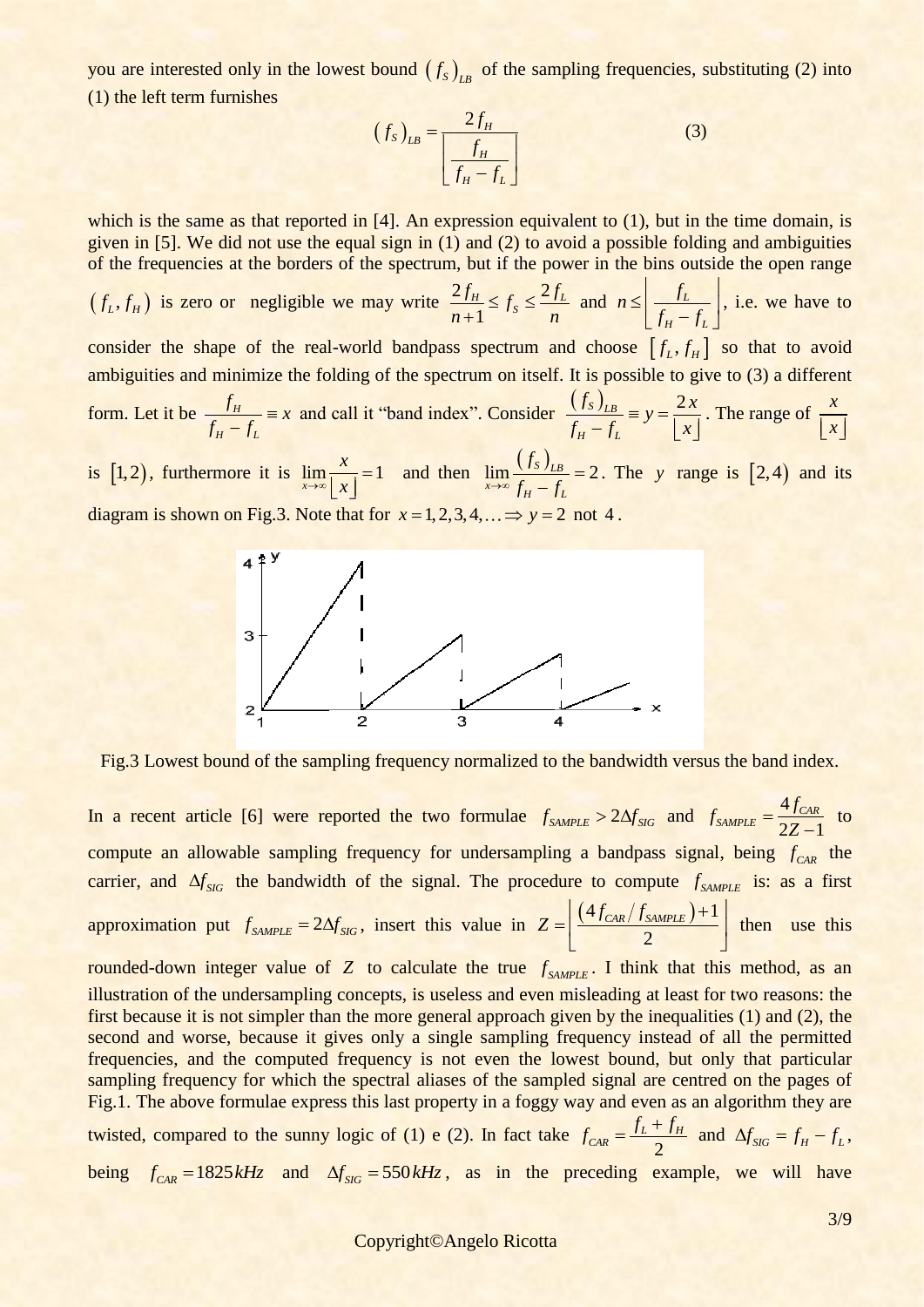$f_s = 1460 \, kHz$ , instead the lowest bound for the sampling frequency is  $(f_s)_{LB} = 1400 \, kHz$ . If the only data at our disposal are  $f_{CAR}$  and  $\Delta f_{SIG}$  it is easy to switch to the general method taking  $f_L = f_{CAR} - (\Delta f_{SG}/2)$  and  $f_H = f_{CAR} + (\Delta f_{SG}/2)$  and carrying on the computation as I suggested. Anyway, the formulae  $f_{sAMPLE} > 2\Delta f_{SIG}$  and  $f_{sAMPLE} = \frac{4}{2}$  $2Z - 1$  $\frac{C_{\text{SAMPL}}}{27}$  $f_{\text{SAMPLE}} = \frac{4f}{2\pi}$ *Z* = − can be easily deduced from  $2 f_H$   $\cdot$   $^2$ 1  $\frac{f_H}{f_S} < f_S < \frac{2f_L}{f_S}$  $n+1$ <sup> $s$ </sup>*n*  $\lt f_s \lt$   $\lt$   $\lt$ + . By definition  $\Delta f_{SIG} = f_H - f_L$ , therefore  $f_{SAMPLE} > 2\Delta f_{SIG}$  is always satisfied, because implicitly contained in (1): note that you cannot use every  $f_{sAMPLE} > 2\Delta f_{SG}$  for undersampling, as already shown, because you have to satisfy the other constraint. To deduce  $f_{sawPE} = \frac{4}{5}$  $2Z - 1$  $\frac{C_{\text{SAMPL}}}{27}$  $f_{\text{SAMPLE}} = \frac{4f}{2}$ *Z* = − , assume

 $1 / 2 f_{H} 2$  $\frac{1}{2}$  $\frac{1}{n+1}$  $f_s = \frac{1}{2} \left( \frac{2f_H}{r^2} + \frac{2f_L}{r^2} \right)$  $\frac{n+1}{n+1}$  n  $=\frac{1}{2}\left(\frac{2f_H}{n+1}+\frac{2f_L}{n}\right)$ , i.e. the arithmetic mean of the two bounds of (1). Doing the following  $\frac{f_H+f_L}{f_H+f_L}+\frac{f_L}{f_L}$ 

sequential manipulations we have:  $f_s = \frac{f_H}{f_L} + \frac{f_L}{f_L} = \frac{n(f_H + f_L)}{f_L}$  $(n+1)$  $rac{f_L}{2} + \frac{f_L}{2}$  $\frac{f_L}{1} + \frac{f_L}{n} = \frac{n(f_H + f_L) + f_L}{n(n+1)} = \frac{\frac{f_H + f_L}{n}}{\frac{n+1}{n}}$ 2  $f_{\mu} + f_{L} f_{L}$  $f_s = \frac{f_H}{h} + \frac{f_L}{h} = \frac{n(f_H + f_L) + f_L}{h} = \frac{\frac{f_H + f_L}{2} + \frac{f_L}{2m}}{h}$  $\frac{f_H}{n+1} + \frac{f_L}{n} = \frac{n(f_H + f_L) + f_L}{n(n+1)} = \frac{\frac{f_H}{n+1}}{\frac{n}{n+1}}$  $+\frac{f_L}{f}$  $+f_L$  +  $f_L$  =  $\frac{f}{f_L}$  $=\frac{f_H}{n+1} + \frac{f_L}{n} = \frac{n(f_H + f_L) + f_L}{n(n+1)} = \frac{\frac{f_H + f_L}{n}}{n}$  $\frac{f_H}{f_+} + \frac{f_L}{n} = \frac{n(f_H + f_L) + f_L}{n(n+1)} = \frac{\frac{f_H + f_L}{n}}{\frac{n+1}{n}}$ .

Because 2  $f_{CAR} = \frac{f_H + f_L}{2}$ , and substituting 4 2  $f_s$  *f*<sub>*L*</sub> *n*  $\leq \frac{J_L}{I}$  deduced from (1), we finally obtain

4 1 2  $\frac{S}{CAR} + \frac{S}{4}$ *S*  $f_{CRR} + \frac{f}{\sqrt{2}}$  $f_s \approx -\frac{n}{n}$ +  $\approx \frac{4}{n+1}$ . The substitution 4 2  $f_s$  *f*<sub>L</sub> *n*  $\leq \frac{J_L}{2}$  produces, as expected, an  $f_s$  lower than the arithmetic

mean assumed in advance. Eventually it is  $nf_s + f_s - \frac{fs}{s} \approx 2$ 2  $S_s + f_s - \frac{J_S}{2} \approx 2 f_{CAR}$  $f_s + f_s - \frac{f_s}{2} \approx 2f$ and then  $4f_{CAR}$   $-$  4

 $f_S \approx \frac{4 f_{CAR}}{2n+1} = \frac{4 f_{CAR}}{2Z-1} = f_{sAMPLE}$  $\frac{J_{CAR}}{n+1} = \frac{-J}{2Z}$  $\approx \frac{4f_{CAR}}{2.1} = \frac{4f_{CAR}}{27.1} = f_{SA}$  $\frac{A R}{A} = \frac{4 J C A R}{2 Z - 1} = f_{SAMPLE}$  with  $Z = n + 1$ . A more perspicuous deduction can be done from the key conditions  $[3]$  considering that the aim of the above formulae for  $f_{sAMPLE}$  is to centre the spectral aliases of the sampled signal on the pages of Fig.1. It has to be  $f_L - \frac{n f_{SAMPLE}}{2} = \frac{(n+1) f_{SAMPLE}}{2} - f_H$  $n f_{SAMPLE}$  is to centre  $n f_{SAMPLE}$   $(n+1) f_{SAMPLE}$  $f_L - \frac{n f_{SAMPLE}}{2} = \frac{(n+1) f_{SAMPLE}}{2} - f_H$ 

from which 
$$
f_{SAMPLE} = \frac{2(f_L + f_H)}{2n + 1} = \frac{4f_{CAR}}{2n + 1}
$$
.

Even in practical applications it is important to be able to calculate all the permitted sampling frequencies, because you may have some constraints that force you to choose a particular range of sampling frequencies, so that it is better to rely on the general method for this computation.

3 **4460** *M<sub>2</sub>* **E** and the lowest boat for the sampling fragments is (*f*<sub>2</sub>), 1460 *M*<sub>2</sub>. If the can't detect the control in the sample fragment is the can't detect the can't detect the can't detect the can't detect th My interest in signal processing started in the mid of 1975 when I began doing my thesis in Physics [7] which consisted in the design and in the realization of a SODAR system for use in atmospheric boundary layer studies. For the hardware I basically followed the work done by E.J.Owens [8], adding some original solutions, anyway I was the first in Italy to design and build a SODAR system that really worked, and even today many people use my scientific and technical ideas and solutions, [some](Plagi.pdf)  of which are described in [3] [7] [10], [even if not all of them recognize it.](Plagi.pdf) SODAR is the acronym of SOund Detecting And Ranging and it is an acoustic RADAR which emits in the atmosphere short acoustic bursts which are scattered by turbulence. The repetition rate of the bursts is, normally, between 3 and 6 seconds depending on the spatial range to be explored. The emitter is usually a power loudspeaker, placed at the focus of a microwave parabolic dish generally enclosed in an acoustic shield to attenuate the environmental noise. There are also SODARs whose antennas are constituted of an array of loudspeakers. To respect to the frequency range emitted there are, basically, two kind of instruments: low and high frequency SODARs. Typically, the low frequency range is 1000-3000 Hz, the high frequency 5000-7000 Hz. In Fig.4 and Fig.5 are shown the antennas of recent versions of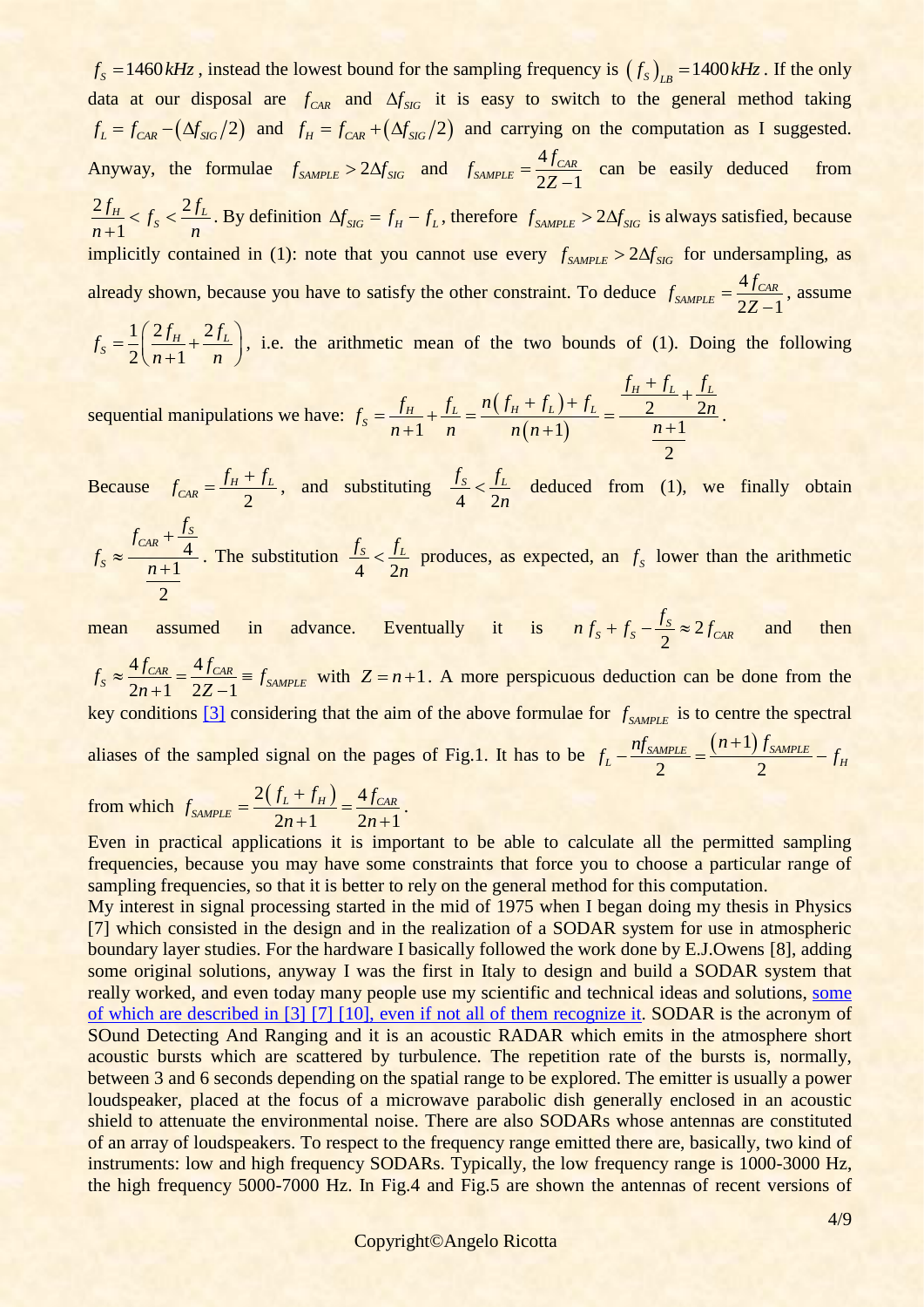SODARs I contributed to design: the big truncated cone-shaped antennas of Fig. 4 are for lowfrequency range, the three horn-reflectors of Fig.5 are for high-frequency range.



Fig.4 Antennas of the low-frequency SODAR system



Fig.5 Antennas of the high-frequency SODAR system

During the 1976, and for many years after, the first version of the SODAR, and its upgrades, I designed and built personally, were extensively used in measurement campaigns and there emerged the need of an efficient sampling of the signal and the necessity of a real-time processing of the data. The first need came also from the fact that we had old computers with limited A/D and poor storage units, the second because we needed the wind profiles immediately for certain applications in the air pollution monitoring. The SODAR is capable of producing a cumbersome amount of data even for today standards, especially if you want to store the raw data for advanced future analysis and because you have to digitize the signal continuously for many days, and sometimes for months. So that I had to reduce the rate and the amount of sampled data without losing the information we were interested on. The solution proceeded by successive approximations. My first approach was hardware and I realized, in 1980, [an audio heterodyne](Eterodina2.pdf) that translated down the spectrum of the echo. It was also tried the decimation of the sampled data, comparing the spectra before and after and observing empirically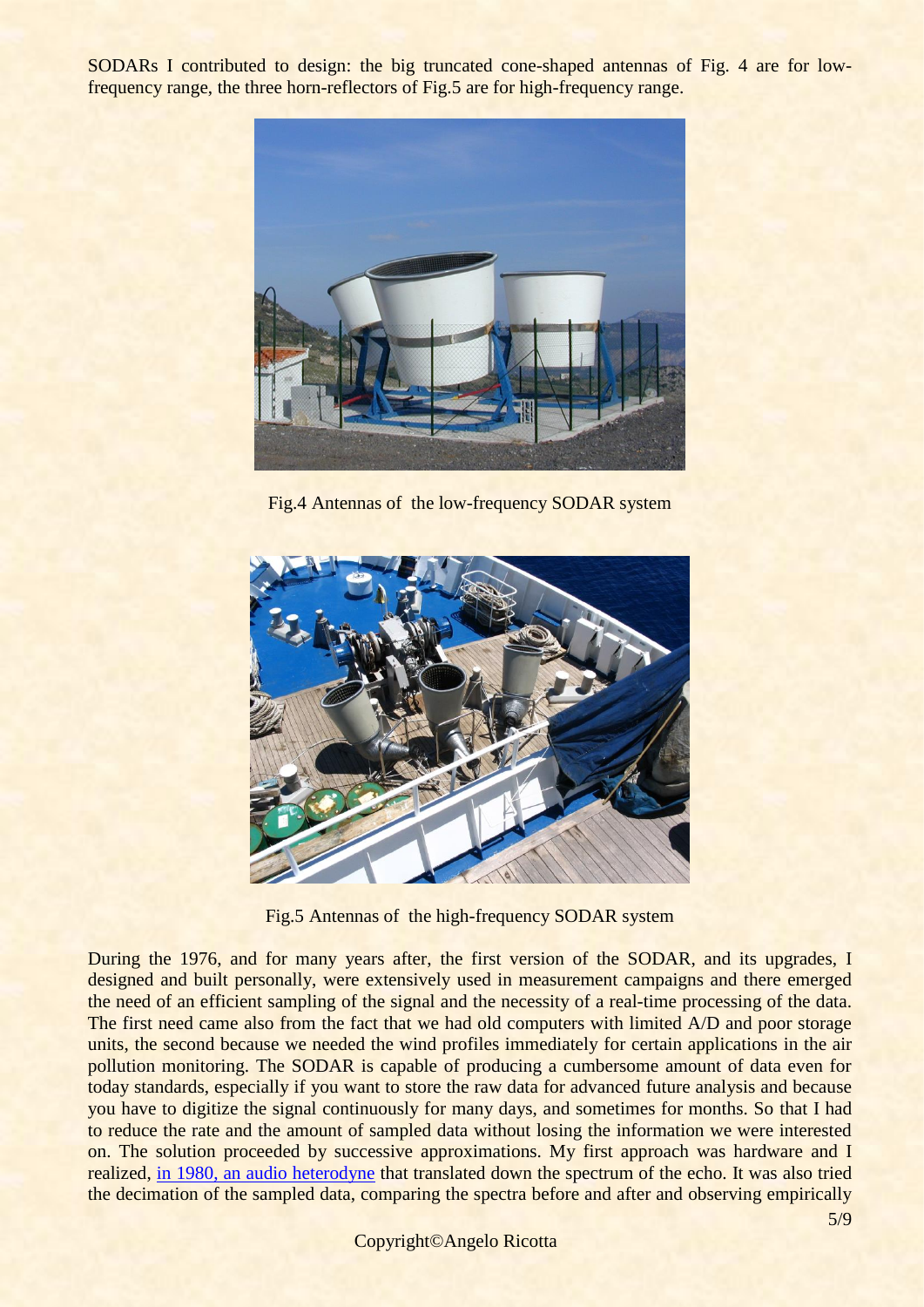that, in certain conditions, the result was only a down translation of the frequency bins without modification of the bins power. Then at the beginning of 1981 I ran into [2], p.230, and imagined that the "accordion-pleated" paper model had a useful mathematical formulation in terms of the fundamental formulae (1) and (2) for undersampling shown above. Only much more later I read [4] and [5] and realized that, at least (1) was already known, even if the topic was understated and treated differently (it was never named undersampling but "bandpass sampling theorem") and partially and without proof in the quoted references, instead I think that my proof is simple and smart. In [4] the fundamental formula is stated differently and in the time domain instead of frequency domain, as I did. Furthermore no formula for *n* is given. In [5] the "bandpass sampling theorem" is listed among the problems left to the reader and the formula shown refers only to the critical sampling frequency (3), but one of the terms may suggest, to an attentive reader, the way to compute  $n$ . At that time, to my knowledge, people working on SODAR systems did not use the undersampling technique to digitize the signal, and even FFT was not so popular. Hence I think [I was the first to introduce](Sodar83-11.doc) the [undersampling in this area,](Sodar83-11.doc) and in a very simple form well suited for practical use. My fault was not to publicize enough my results with the consequence that [a few people have tried to catch the merit for](Plagi.pdf)  [them](Plagi.pdf) even [people I informed of personally.](UndersamplingAR.htm) But, even if my report of 1983 was late, having I achieved the results in 1981 and even before, the papers of the others are all of two and more years later and, in a number of cases, I know why: at the beginning they did not believe in my results!

The emitted signal of the SODAR is a sinusoidal burst typically of 100 milliseconds every 6 seconds. The receiver channels open after the emission of the bursts. Basically, the signal received is strongly modulated in amplitude at a low frequency, broaded in frequency by turbulence and shifted in frequency because the Doppler effect, furthermore it is embedded in a variable amount of environmental noise. With the SODAR it is possible to visualize the atmospheric turbulence and measure the wind profile remotely up to 1000 metres using the Doppler effect. The sinusoidal burst emitted has a bandwidth of  $B = 2/T$  to the first zeros, where T is the duration of the burst. In our case  $T = 100 \text{ ms}$  and then  $B = 10 \text{ Hz}$  centred on  $f<sub>T</sub>$ , the transmitted frequency. The received signal has a spectrum that looks like that of Fig.6, for a given segment of data.



Fig.6 Received power spectrum with very good S/N ratio

Our aim is to measure the vertical profiles of the speed and direction of the wind and the intensity of turbulence for each scan or for a number of averaged scans and at a number of height levels. Before digitizing we have to filter the signal with a bandpass filter with bandwidth E, as shown in Fig.6, to avoid aliasing too much out of band noise. Furthermore, [I lock the sampling frequency](Eterodina2.pdf) to the transmitted frequency to compensate for possible relative drifts that influence directly the precision of the wind measurement. Moreover, when the frequency bands of the three antennas are separated in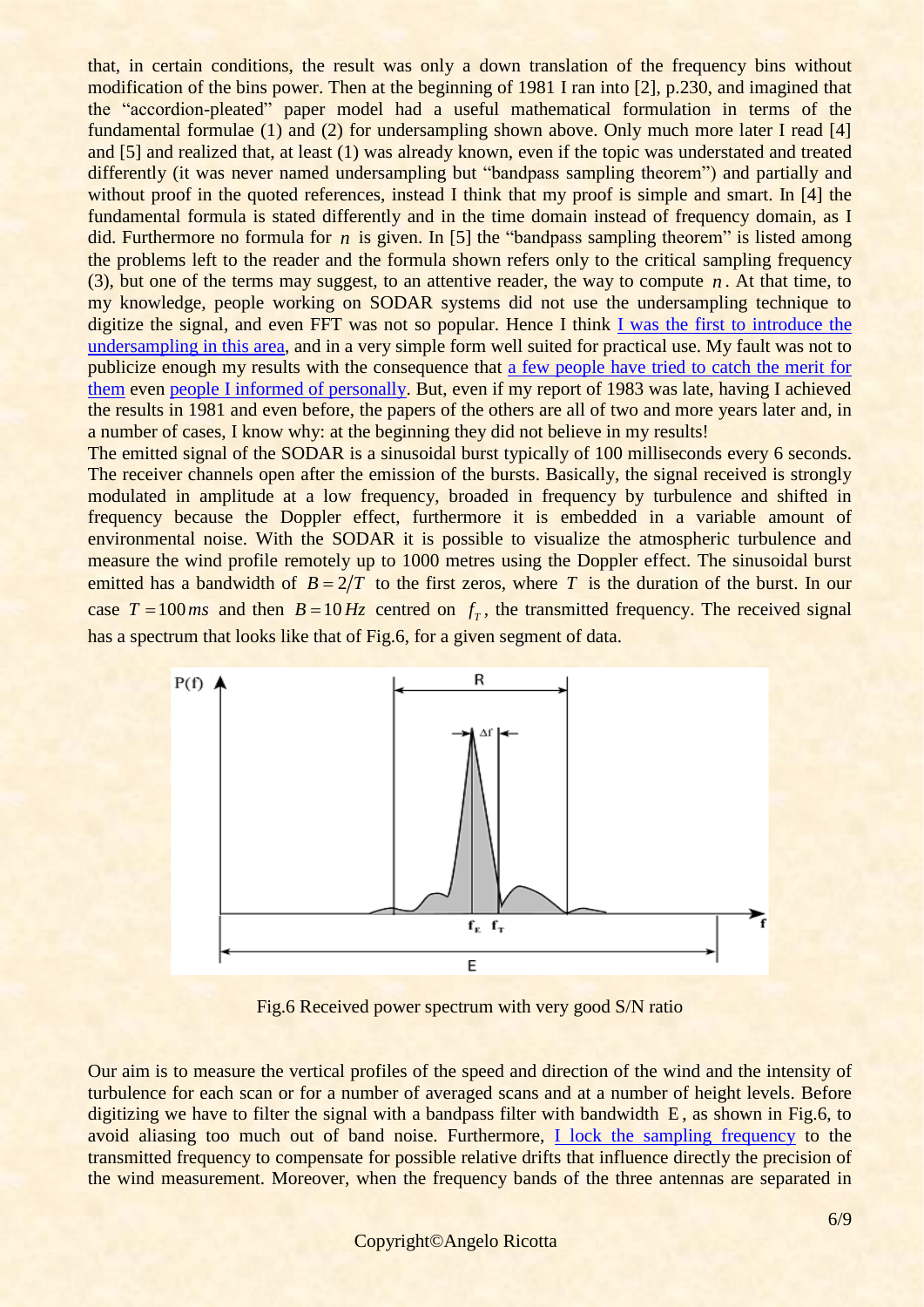such a manner to not interfere each other and to satisfy, in the whole, the requirements for undersampling, the three received signals are mixed together [10] before sampling, reducing at one third the required sampling rate. In a particular arrangement the whole bandwidth of the low frequency SODAR was  $\left[1550,2100\right]$  *Hz* so that the numbers are the same as in the previous example, except for the measuring units, which are uninfluential in this context. This is the moment when undersampling enters the scene: the ratio  $(f_s)$  $\frac{2f_H}{f} = 3$ *S LB f f* = 3 determines, in the example shown, the maximum

factor of reduction on the number of sampled data which is a great saving in memory storage and a strong reduction (considering also the reduction in the sampling rate by mixing, when possible, of the three received signals) of the sampling rate that speed up the data analysis, permitting the real-time processing with cheaper instrumentation. After having undersampled the signal of each scan, we partition them in a number of segments and for each segment we apply the FFT to extract the spectrum shown in Fig.6.

In the backscattering mode, i.e. receiver coaxial or coincident with the transmitter, the axial component of the wind is given by

$$
\mathbf{v}_i = \frac{c}{2} \frac{f_T - f_E}{f_T} \tag{4}
$$

where c is the sound velocity,  $f<sub>T</sub>$  the transmitted frequency and  $f<sub>E</sub>$  the received frequency. This is a first order approximation but it is pretty good in our atmosphere because  $v_i \ll c$ . Typically the received frequency is defined as the first normalized moment of the spectrum

$$
f_E = \frac{\sum_{R} P(i) \cdot i}{\sum_{R} P(i)} \cdot \Delta V
$$

in which R is the interval shown in Fig.6,  $P(i)$  is the power of the *i* bin and  $\Delta v$  is the resolution of the spectrum. In a typical triaxial arrangement the antennas are positioned as in Fig.7



Fig.7 Orientation of the antennas of a triaxial SODAR system

Having computed the three axial components  $v_i$ ,  $i = 1, 2, 3$ , of the wind  $\vec{v}$  with the formula (4), we need, for meteorological use, to transform them in cartesian components  $u_i$ ,  $i = 1, 2, 3$ , directed respectively along the axes x, y, z of a orthogonal frame of reference. By definition is  $v_i = \vec{v} \cdot \vec{a}_i$  and  $u_i = \vec{v} \cdot \vec{e}_i$  where  $\vec{a}_i$  and  $\vec{e}_i$  are respectively the unit vectors of the antennas axes and of the cartesian axes. It is axes. It is<br> $v_i = \vec{v} \cdot \vec{a}_i = \vec{v} \cdot a_{ik} \vec{e}_k = a_{ik} (\vec{v} \cdot \vec{e}_k) = a_{ik} u_k$  $= \vec{v} \cdot \vec{a}_i = \vec{v} \cdot a_{ik} \vec{e}_k = a_{ik} (\vec{v} \cdot \vec{e}_k) = a_{ik} u_k$  (5)

$$
\mathbf{v}_{i} = \vec{\mathbf{v}} \cdot \vec{a}_{i} = \vec{\mathbf{v}} \cdot a_{ik} \vec{e}_{k} = a_{ik} (\vec{\mathbf{v}} \cdot \vec{e}_{k}) = a_{ik} u_{k}
$$
(5)

7/9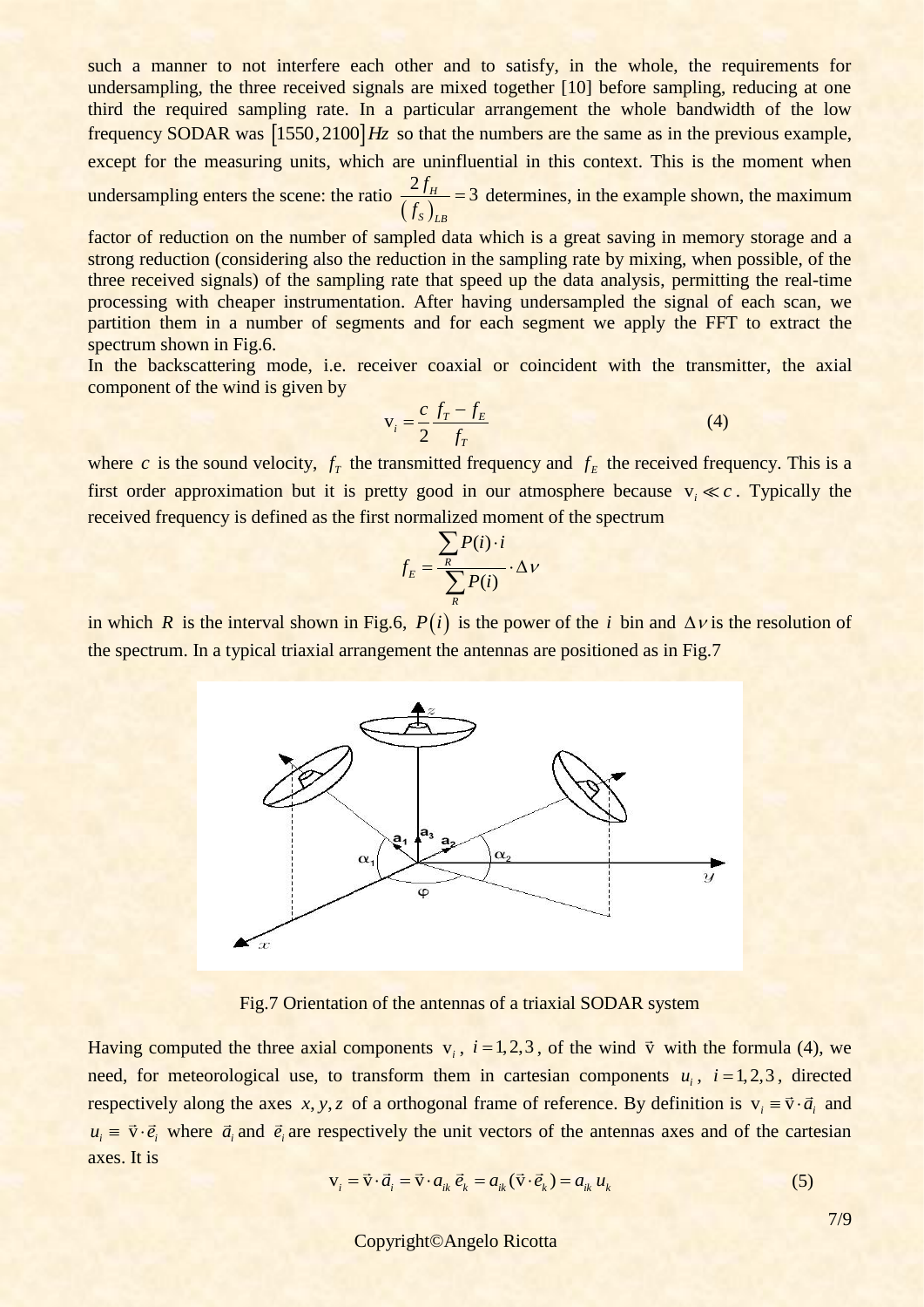in which we use the summation convention for the repeated indices in the products. It is  $a_{ik} = \vec{a}_i \cdot \vec{e}_k$ hence  $\vec{a}_i = a_{ik} \vec{e}_k$  with  $i, k = 1, 2, 3$ . Because we already know  $v_i$  from (4), knowing also the geometric coefficients  $a_{ik}$  (cosine directors) we will be able to solve (5) to respect to the three unknowns  $u_k$ . For the particular orientations depicted in Fig.7, we have (cosine directors) we will be able to solve (5) to respect to the three ar orientations depicted in Fig.7, we have  $\vec{a}_1 = (\cos \alpha_1, 0, \sin \alpha_1)$ ;  $\vec{a}_2 = (\cos \alpha_2 \cdot \cos \varphi, \cos \alpha_2 \cdot \sin \varphi, \sin \alpha_2)$ ;  $\vec{a}_3 = (0,0,1)$ 

$$
\vec{a}_1 = (\cos\alpha_1, 0, \sin\alpha_1); \vec{a}_2 = (\cos\alpha_2 \cdot \cos\varphi, \cos\alpha_2 \cdot \sin\varphi, \sin\alpha_2); \vec{a}_3 = (0, 0, 1)
$$

hence

$$
\begin{cases}\n\mathbf{v}_1 = \cos \alpha_1 \cdot u_1 + \sin \alpha_1 \cdot u_3 \\
\mathbf{v}_2 = \cos \alpha_2 \cdot \cos \varphi \cdot u_1 + \cos \alpha_2 \cdot \sin \varphi \cdot u_2 + \sin \alpha_2 \cdot u_3 \\
\mathbf{v}_3 = u_3\n\end{cases}
$$

Solving to respect to the 
$$
u_k
$$
 we finally obtain  
\n
$$
\begin{cases}\n u_1 = \frac{v_1 - \sin \alpha_1 \cdot v_3}{\cos \alpha_1} \\
 u_2 = \frac{v_2 - v_3(\sin \alpha_2 - \cos \alpha_2 \cdot \tan \alpha_1 \cdot \cos \varphi) - \cos \alpha_2 \cdot \cos \varphi \cdot v_1/\cos \alpha_1}{\cos \alpha_2 \cdot \sin \varphi} \\
 u_3 = v_3\n\end{cases}
$$

Eventually, what began with undersampling SODAR signals, has given its fruits. We are able to save, plot, print wind and intensity profiles of the atmospheric boundary layer, up to about 1000 metres, using relatively cheap A/D, personal computers and reasonable storage units. The Fig 8 and Fig.9 show sample outputs of the processed SODAR data.



Fig.8 Vertical profile of the intensity of the vertical backscattered signal versus time.